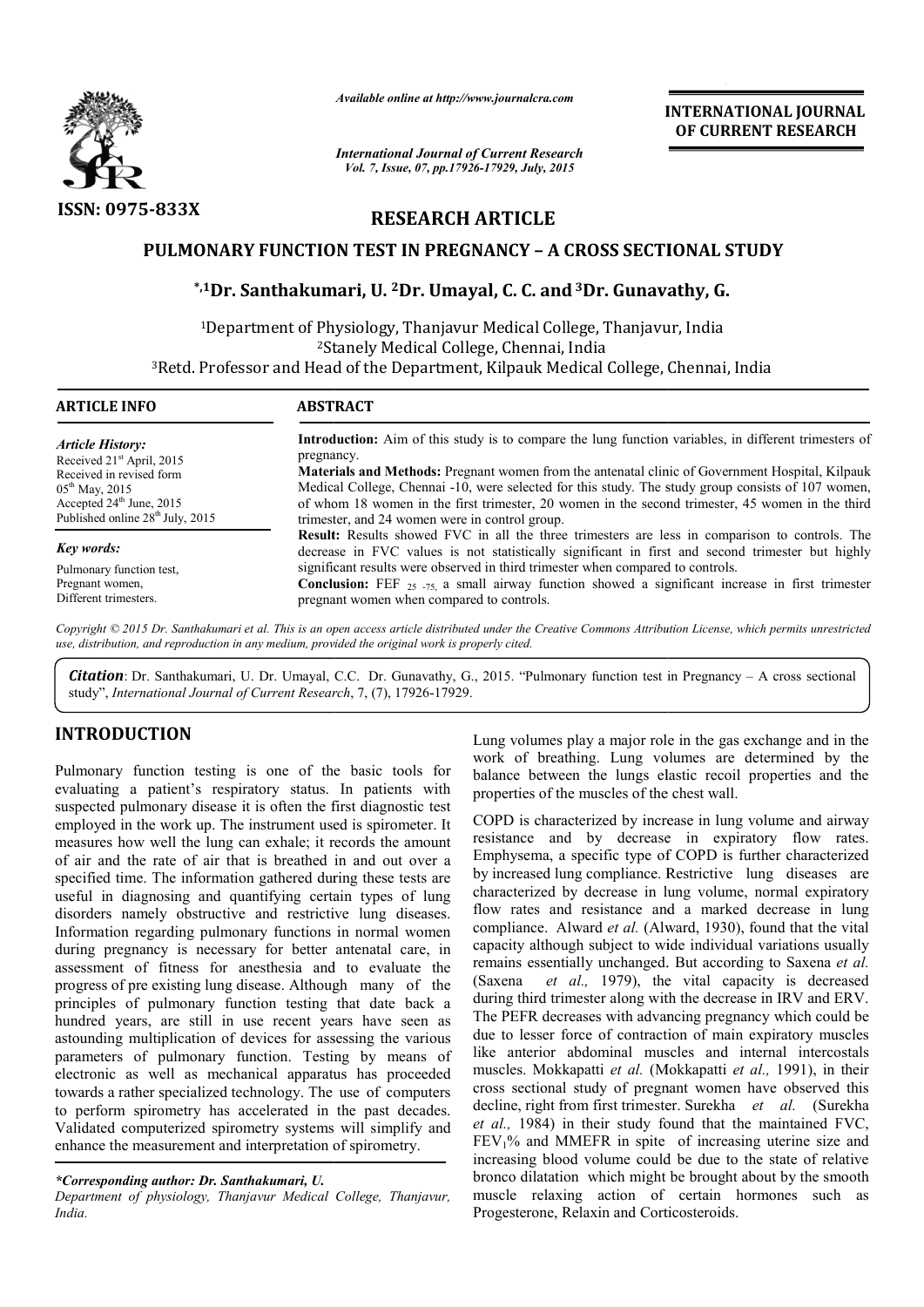A humoral factor alters the tracheobronchial smooth muscle tone so that pulmonary function is protected throughout pregnancy. Progesterone elevated in pregnancy influence the smooth muscle tone. Phatak *et al.* (Mrunal *et al.,* 2003) in their study found no significant change is observed in  $FEV<sub>1</sub>%$  as during pregnancy, Progesterone, Corticosteroids and Relaxin cause certain degree of brochodilatation due to relaxation of smooth muscle. Thus the mechanical disadvantage to the respiratory apparatus induced by advancing pregnancy is compensated by decrease in air way resistance and an improved air way conductance. Cugel *et al.* (Cugell *et al.,* 1953) found that there was no significant change in FEVI/FVC. Similar findings were shown by Puranik *et al*. (Das *et al.,* 1991) and Chhabra et al. (Chhabra *et al.,* 1988) on their study found that MVV was lower in pregnant women that non pregnant women.

# **MATERIALS AND METHODS**

#### **Instrument used in the Study**

The "MED SPIROR" was used for the study, The medspiror is a computerized pulmonary function testing equipment developed indigenously by "Med Systems" Pvt. Ltd. Chandigarh. Information entered regarding subject's age, sex height, weight, date, temperature. Two maneuvers were used to record all test viz.

**Forced vital capacity (FVC)** is the maximum volume of air that is breathed out by a rapid and complete expiration after a maximal inspiration. FVC is useful test to asses overall lung function. It is determined primarily by four factors (i) strength of the chest and abdominal muscles (ii) Airway resistance (iii) Lung size (iii) Elastic properties of the lung any condition that decrease the strength of the respiratory muscles (eg. Poliomyelitis) decreases the lung volume (eg. Tuberculosis), increases airway resistance (eg. Asthma or bronchitis) or conditions that make the lung stiffer will lead to significant decrease in FVC.

Functional parameters studied are (i) Forced vital capacity (FVC) in liters; (ii) Forced expiratory volumes (a) $FEV<sub>5</sub>$  in liters & FEV<sub>5</sub> %(b)FEV<sub>1</sub> in liters & FEV<sub>1</sub> % (iii) Maximal voluntary ventilation (MVV) in liters/min. (iv) Forced expiratory Flow Rates in liters/Sec.(a)Peak Expiratory Flow Rate (PEFR) (b) FEF at  $25\%$  of FVC (FEF<sub>25</sub>) (c) FEF<sub>50</sub>  $FEF_{25-75}$ ; (e)FEV<sub>1</sub>/FVC% From a FVC determination, we can readily measure  $FEV_1$  and  $FEV_1$   $FVC$  ratio. These measurements by themselves provide a considerable amount of information about ventilatory function during normal and abnormal conditions.

#### **Subjects**

Pregnant women from the antenatal clinic of Government Hospital, Kilpauk Medical College, Chennai-10, were selected for this study. The study group consisted of 107 women, of which18 women in the first trimester; 20 women in the second trimester; 45 women in the third trimester; 24 women were in control group. For control group, subjects of same age group were recruited from the infertility clinic and Gynecology Out Patient Department. Those with no current respiratory signs or symptoms and no history of major respiratory illness were involved in the study. Measurements of lung functions were made after demonstration and explanation of the maneuvers to the subjects. Readings were recorded from the best of the three. No Corrections were made for BTPS. Lung functions studied were FVC, FEV<sub>1</sub>, PEFR, FEF<sub>25-75</sub>, FEF<sub>25%</sub>, FEF<sub>50%</sub>, & FEF<sub>75%</sub>

#### **Technique**

First the procedure of the maneuver was explained to the subjects, as proper understanding and co-operation was essential to obtain optimum values. The mouth piece was placed into the breathing tube. For FVC, the subject was instructed to take a maximal inspiration, the mouthpiece was placed firmly in the mouth and she was asked to breathe out maximally and rapidly till she was unable to expire anymore through the mouth piece.

| Variables              | First Trimester | Second Trimester | <b>Third Trimester</b> | Control          |
|------------------------|-----------------|------------------|------------------------|------------------|
| Age(yrs)               | $22 \pm 2.99$   | $23 \pm 3.79$    | $24 \pm 3.53$          | $29 \pm 4.63$    |
| Height (cm)            | $153 \pm 4.47$  | $151 \pm 5.20$   | $152 \pm 6.84$         | $151 \pm 6.35$   |
| Weight $(Kg)$          | $46 \pm 7.96$   | $46 \pm 8.37$    | $53 \pm 8.09$          | $47 \pm 11.58$   |
| Chest expansion $(cm)$ | $3.3 \pm 0.49$  | $3.8 \pm 0.52$   | $3.5 \pm 0.63$         | $3.9 \pm 0.68$   |
| Hb(gm)                 | $10.5 \pm 0.63$ | $9.97 \pm 0.52$  | $9.87 \pm 0.71$        | $10.78 \pm 0.64$ |
| <b>FVC</b>             | $1.91 \pm 0.32$ | $2.02 \pm 0.25$  | $1.90 \pm 0.23$        | $2.05 \pm 0.23$  |
| FEV1                   | $1.69 \pm 0.23$ | $1.74 \pm 0.23$  | $1.73 \pm 0.23$        | $1.73 \pm 0.16$  |
| <b>PEFR</b>            | $4.19 \pm 0.74$ | $4.26 \pm 0.67$  | $3.82 \pm 0.92$        | $4.19 \pm 0.94$  |
| FEF 25-75              | $3.18 \pm 0.27$ | $2.72 \pm 0.40$  | $2.78 \pm 0.52$        | $2.85 \pm 0.32$  |
| FEF 25%                | $4.04 \pm 0.72$ | $3.97 \pm 0.77$  | $3.88 \pm 0.72$        | $3.88 \pm 0.86$  |
| FEF 50%                | $3.61 \pm 0.47$ | $3.23 \pm 0.64$  | $3.16 \pm 0.74$        | $2.94 \pm 0.80$  |
| FEF 75%                | $1.96 \pm 0.37$ | $1.70 \pm 0.34$  | $1.89 \pm 0.51$        | $1.63 \pm 0.33$  |

| Table Showing mean $\pm$ SD of different variables |  |  |  |
|----------------------------------------------------|--|--|--|
|----------------------------------------------------|--|--|--|

**Maximal voluntary ventilation**. The ability to reach a high MVV depends on the muscular forces available, on the compliance of the thoracic walls and lungs and on the airway resistance set up, MVV is profoundly reduced in patients with emphysema or in patients with airway obstruction. This computerized instrument gives data regarding percentage of prediction and also two tracings of Forced vital capacity – FVC; Maximum expiratory flow volume curve – MEFVC;

The maneuver was performed 2 to 3 times and the best of the reading for FVC was accepted. All the readings were obtained with the subject in the standing position.

## **RESULTS**

The mean values with their standard deviations of individual variables for first trimester, second trimester, third trimester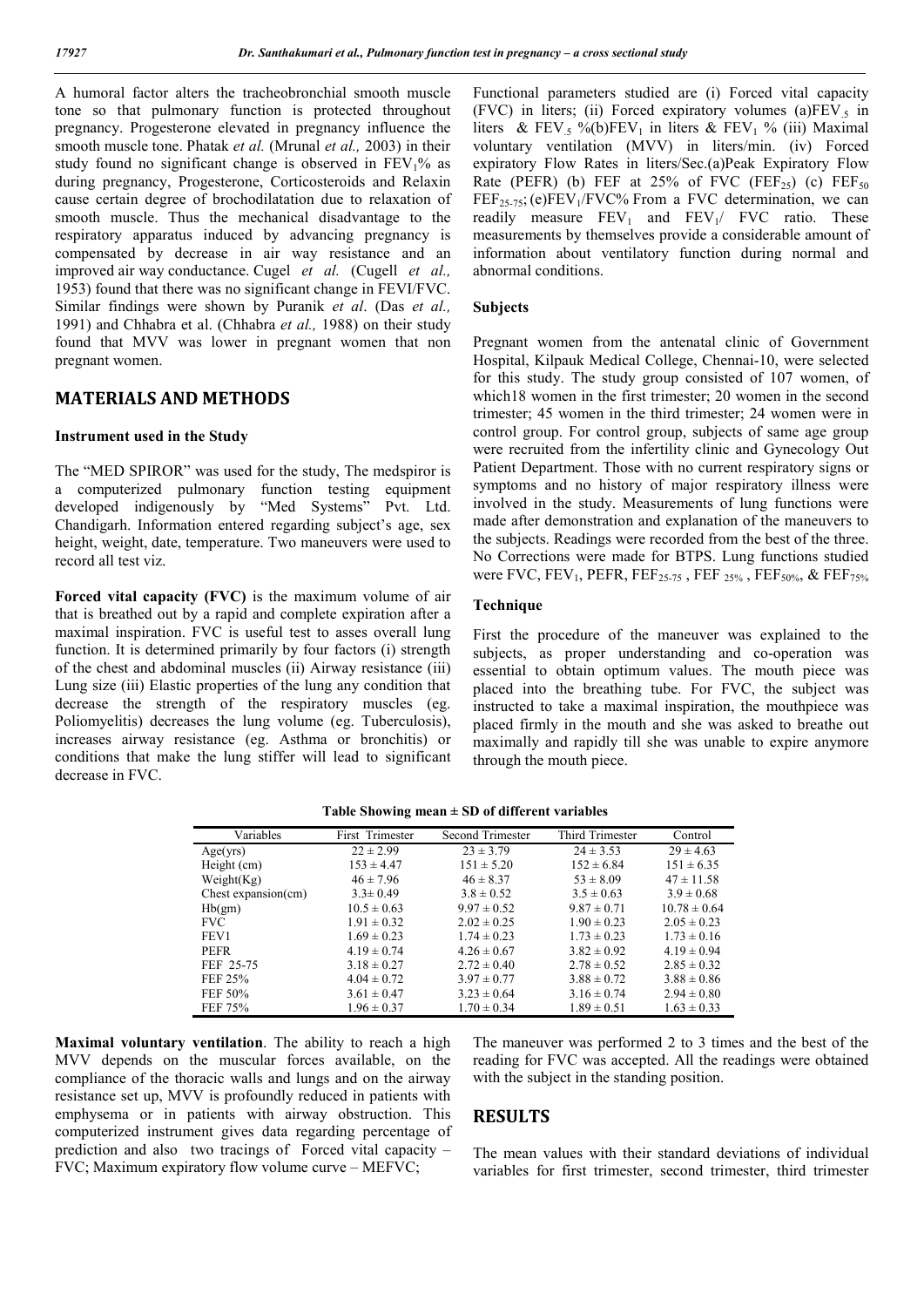and controls (Table 1) and Students t-test was applied to test the statistical significance to observe significant changes between two individual groups. We used the level of significance  $\leq 0.05$  as Significant;  $\leq 0.01$  as Highly Significant; < 0.001 as Very Highly Significant. (Table 2) (Figure 1)

FEF<sub>50%</sub>, FEF<sub>75%</sub> shows significant increase in first trimester when compared to second trimester. On comparing first and third trimester,  $FEF_{50\%}$  alone shows significant increase in the first trimester. (Table 2) (Figure 1)



**Figure 1.**

|  |  | Table 2. Comparison of First, Second, Third Trimesters, Control, with its 'P' Value |  |  |
|--|--|-------------------------------------------------------------------------------------|--|--|
|  |  |                                                                                     |  |  |

| <b>VARIABLES</b> | <b>FIRST</b><br>& SECOND | <b>SECOND &amp;</b><br>THIRD | FIRST &<br><b>THIRD</b> | <b>FIRST</b><br>& CONTROL | <b>SECOND &amp;</b><br><b>CONTROL</b> | <b>THIRD</b><br>& CONTROL |
|------------------|--------------------------|------------------------------|-------------------------|---------------------------|---------------------------------------|---------------------------|
| <b>FVC</b>       | 0.127                    | 0.03                         | 0.413                   | 0.067                     | 0.356                                 | 0.004                     |
| FEV1             | 0.227                    | 0.397                        | 0.265                   | 0.255                     | 0.41                                  | 0.482                     |
| <b>PEFR</b>      | 0.379                    | 0.017                        | 0.051                   | 0.497                     | 0.383                                 | 0.063                     |
| FEF 25-75        | 0.000                    | 0.320                        | 0.000                   | 0.003                     | 0.139                                 | 0.259                     |
| FEF 25%          | 0.372                    | 0.346                        | 0.216                   | 0.246                     | 0.358                                 | 0.481                     |
| FEF 50%          | 0.02                     | 0.361                        | 0.002                   | 0.000                     | 0.095                                 | 0.129                     |
| FEF 75%          | 0.015                    | 0.044                        | 0.271                   | 0.002                     | 0.223                                 | 0.005                     |

In our study, values of FVC in all the three trimesters are less, when compared to controls. On comparing first and second trimester with control, the decrease in FVC values is not statistically significant. But on comparing third trimester with control, results showed highly significant. (Table 2) (Figure 1) There is slight reduction FEV, PEFR in pregnant women, but the change is significant only in third trimester. FEF  $_{25-75}$  in first trimester shows statistically significant increase when compared to controls. The change in second and third trimester is insignificant. No significant change is observed is  $FEF_{25\%}$ between controls and pregnant women.  $FEF<sub>50%</sub>$  shows significant increase only in first trimester when compared to controls.  $FEF<sub>75%</sub>$  also shows significant increase only in first and third trimester when compared to controls. (Table 2) (Figure 1) There is a significant increase in FVC, PEFR in second trimester when compared to third trimester.  $\text{FEF}_{25-75}$ 

## **DISCUSSION**

Pregnancy constitutes one of the most important states of physiological stress in human body. The gradually growing fetus, poses increasing metabolic demands on the mother, requiring delicate physiological adjustments in the circulation and respiration of the latter. The preservation of FVC is associated with diminished abdominal compliance and augmentation of ribcage volume displacement. Other contributory factors are relative mobility of thoracic cage as well as unimpaired diaphragmatic movement despite progressive enlargement of gravid uterus (Das *et al.,* 1991) Measures of large airway functions such as  $FVC$ ,  $FEV<sub>1</sub>$  and PEFR were reduced during pregnancy and significantly so in the third trimester. This is in accordance with the study of Rupa Mokkapati *et al*. (Mokkapatti *et al.,* 1991).